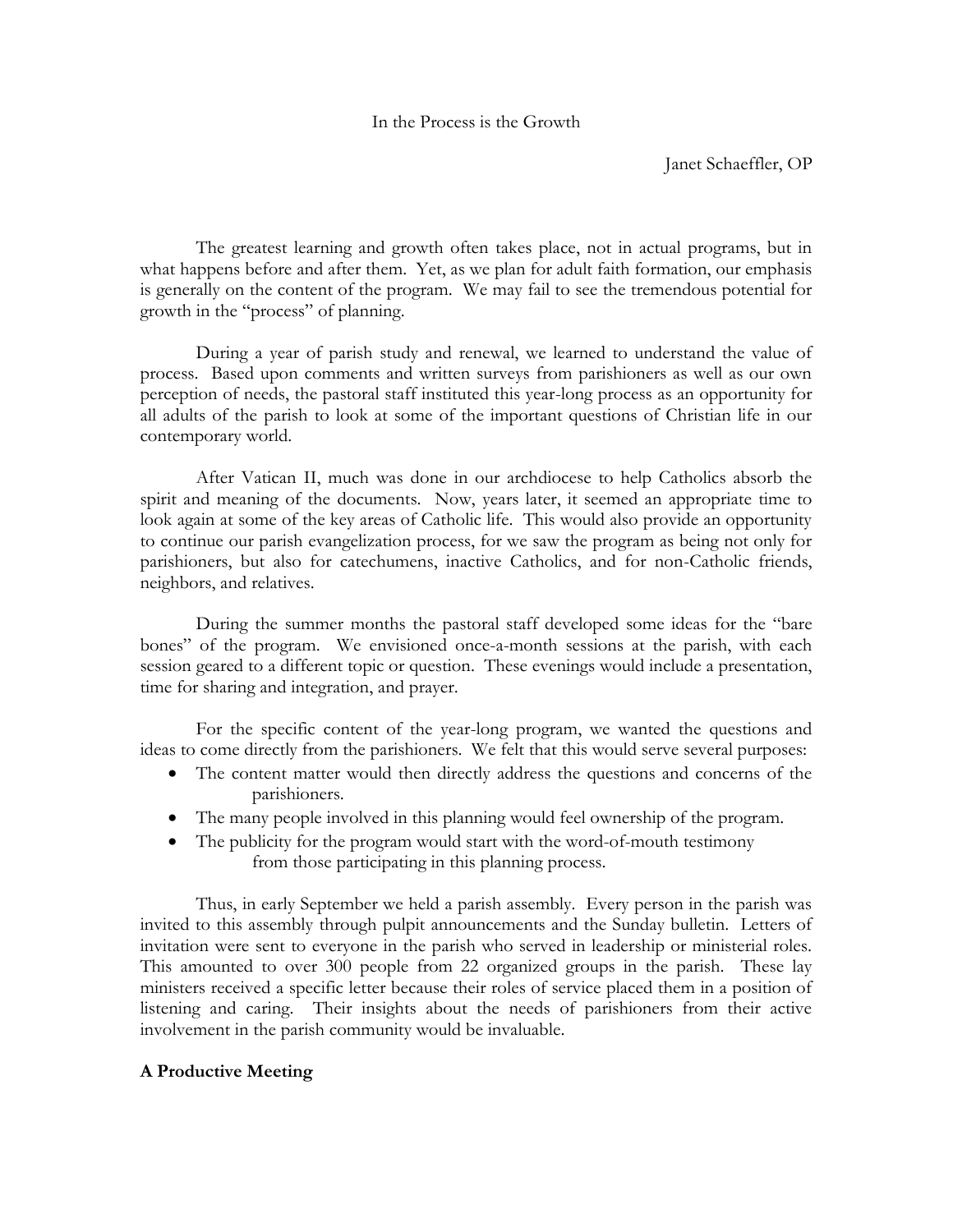The enthusiastic planning meeting that resulted from this invitation - a planning meeting to prepare for adult faith formation -- was, perhaps one of the most significant experiences of adult learning that many of these parishioners had ever participated in. (It was for the staff.) It included the following:

### I. Welcome and overview of the evening

II. Written questions and answers. Participants were asked to answer the following question on newsprint: "What, in your experience, is unique about St. \_\_\_\_\_ Parish; what do we have to offer?" The answers were then placed around the room. (Perhaps the best way to begin to work with a group is to help them look at the positive!)

III. A short presentation called "We are Church." This presentation focused on one of the reasons for hope in our church today -- a return to the feeling that was prevalent in the early church -- that the church is a we rather than an it. The presentation also described the three major images of church that most parishioners have experienced:

- The Bark of Peter viewed the Church as a great vessel with the Pope at the helm, the clergy as crew, and laity as the precious cargo. That was an institution that offered salvation.
- The Body of Christ, an image that appeared in an encyclical by Pope Pius XII in 1943, viewed the laity, not as cargo, but as partners. The Church was seen as community.
- The Vatican II view of church differed from the approach of all previous Councils, which had been mainly concerned with doctrine and crises. Vatican II was concerned with the dignity of the individual and with discovering who we are as church. The answer was the People of God, an image which is more than institution and community.

IV. Small Group Work. The broad topics touching today's Catholic life, those which people had most often indicated in adult faith formation surveys, were assigned for small group study. Participants in the assembly were invited to choose a topic which interested them, and join the appropriate small group.

The two tasks of the small groups were to

- formulate questions parishioners and inactive Catholics might have about the particular topic
- to come up with a catchy title for the presentation, one that would attract people to the evening

It was in these small groups, in particular, that genuine listening, sharing, probing, and therefore, growth took place. (At the end of this article, the topics, the suggested titles, and some of the questions which were generated by the small groups.)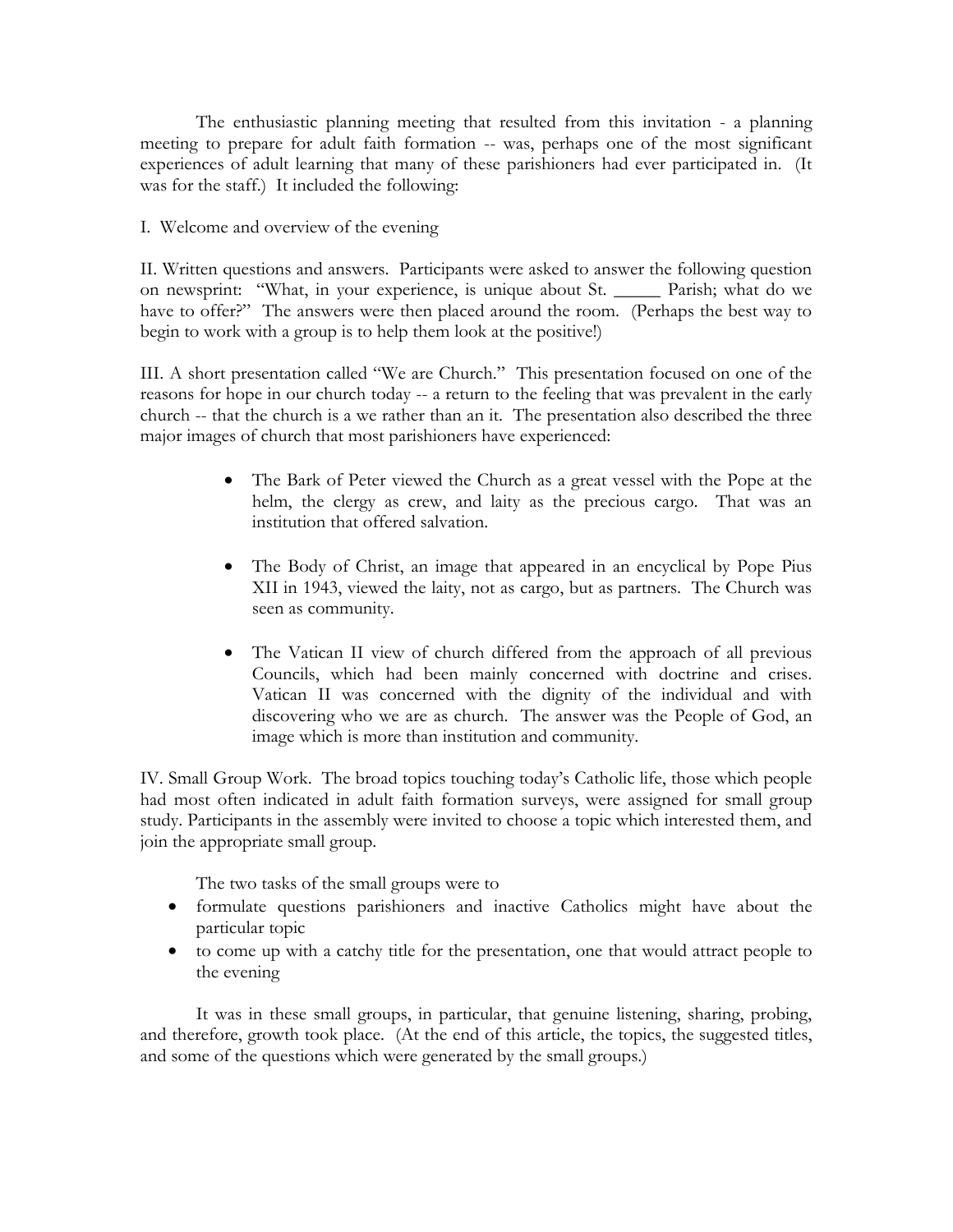V. Synthesis. Each small group then gave a report to the full assembly of their hopes and dreams for the topic they had discussed.

VI. Mission. All participants were encouraged to be messengers, to invite others (especially inactive Catholics and non-Catholics) to the coming events. Forms were given to this evening's participants so that they could submit names and addresses of inactive Catholics and non-Catholics in order that letters of invitation could be sent from the pastoral staff in addition to the personal invitations that these parishioners would do.

VII. Closing prayer, followed by refreshments.

At the time of this planning assembly, the organized year-long program of adult formation and renewal had yet to start. Yet, the growth had already begun. The enthusiasm of these early planners had assured the success of a program in which a great number of parishioners already had a vested interest.

## **Topics for the year-long series, We Are the Church**

## **Church**

Suggested title: *Do We Go to Church, or Are We Church?* Possible questions:

- Why is the church always changing?
- Why should I belong to the church today?

# **Prayer/Worship**

Suggested title: *New Ways and Whys to Pray* Possible questions:

- Why pray anymore?
- Does God really answer prayer, or is it all fate?

#### **Scripture**

Suggested title: *Scripture: Fact or Fiction?* Possible questions:

- How can I know what the Scripture stories really mean?
- Who really wrote the Bible?

#### **Morality/Conscience**

Suggested title: *How Do We Know What's Right and Wrong?* Possible questions:

- Why doesn't the church tell us exactly what's right and wrong?
- Is there sin anymore?
- Is my conscience too lax or too guilty?

# **Social Justice**

Suggested title: *Social Justice: What's It to Me?* Possible questions: